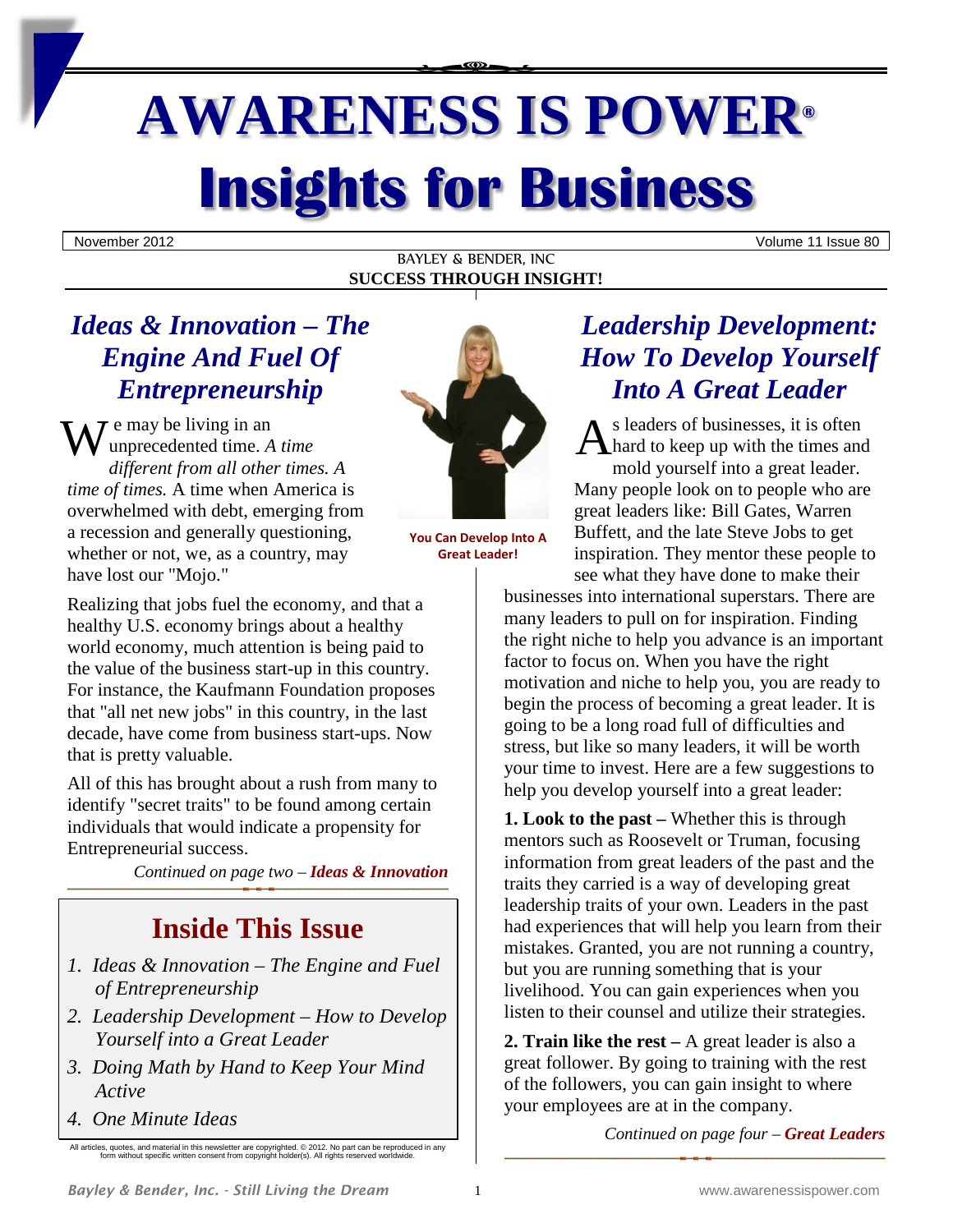## *Continued from page one – Ideas & Innovation*

They have not yet found them. However, there are two traits that I believe are essential to entrepreneurship and new business start-ups: They are Ideas and Innovation.

I cannot think of a single circumstance where a new business has been started without both. I call these two the engine and the fuel of entrepreneurship. To explore these two factors, let's call them the "I Factors." First, let's define both; **Idea** = *a thought, a mental conception, an opinion or plan*; **Innovation** = *the process of introducing new methods*. It is my belief that entrepreneurs and those that start new business are those that are capable of converting *ideas* into *innovation.* 

The absolutely magnificent outcome of this analysis is that both idea generation and innovation application are learned skills. Yes, it is true, that many are capable of generating more ideas than others and many find it easier to see how a new idea can become a business than others, but more often than not, it is a learned skill. On that premise alone, I believe you, your neighbor and even I can become an entrepreneur simply by learning a new skill. It is also exciting to think that average people can be taught to become more Innovative and the value of an Innovative workforce increases the value of an organization exponentially.

If you agree with my premise, and even if you don't, I encourage you to build a culture in your organization that will foster new ideas and innovation and measure the difference in outcome after just one year. *Here are seven things you can do to make your organization more innovative:*

### **Building A Culture That Encourages Innovation**

- 1. *Remember you are not the only source of new and innovative ideas***.** Hire people that want to change the world. Hire people that are inspired by finding a better way. You do not do that by accident, you do it by design.
- 2. *Make it OK to make mistakes but not OK to fail***.** You fail when you quit. Build a culture that never gives up.

*Continue on next column –*

3. *Expect and encourage change*. Many still believe that tomorrow will look like today. Nothing ever stays the same. You and it are either getting better or becoming worse. Make sure it is the former. You are in control!

> 4. *Always maintain the highest expectations*. We live in-side two boxes, one that limits us by what we believe of ourselves and the other that limits us only by our physical abilities. Make certain your self-image pushes your physical limits.

- 5. *Encourage initiative*. Initiative is not only about doing the expected without being asked, it is about doing the unexpected and asking for more.
- 6. *Measure and reward creativity*. Few things worthwhile ever happen without goals. Goals demand measurement and hunger for recognition. Create a tribe believing in themselves because they are change agents. Build a system that recognizes, and measures the value of ideas and innovation.
- 7. *Teach people to challenge all they do*. Never stop looking for a better way.

I believe that there are essentials to entrepreneurship. I believe that ideas are the engine and innovation is the fuel to entrepreneurship. I believe that you cannot be a successful entrepreneur without them both. But the good news is you can learn how to be an idea generator and an innovator. Maybe you will want to help your organization start today.

~ Copyright permission granted to Sorrell Associates, LLC by author Stephen J. Blakesley, Managing Partner, GMS Talent LP

# *Awareness Calendar – November*

## **American Diabetes Awareness Month**

Diabetes is a disease in which the body does not produce or properly use insulin. The cause of diabetes continues to be a mystery, although both genetics and environmental factors such as obesity and lack of exercise appear to play roles.



There are 20.8 million people in the United States, or 7% of the population, who have diabetes. While an estimated 14.6 million have been diagnosed with diabetes, unfortunately, 6.2 million people (or nearly one-third) are unaware that they have the disease.

For more info, visit **[The American Diabetes Association](http://www.diabetes.org/in-my-community/programs/american-diabetes-month/)**

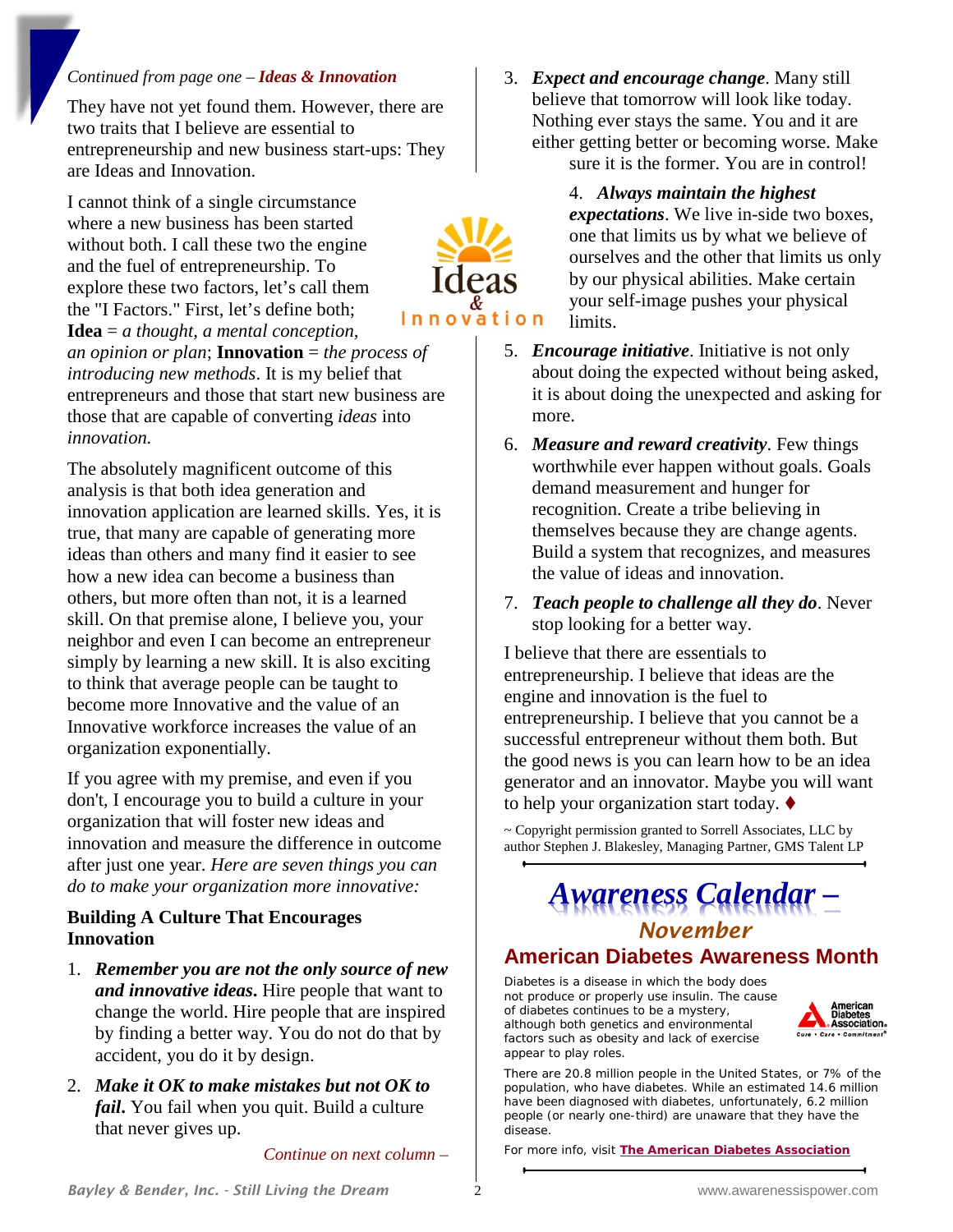# *Doing Math By Hand To Keep Your Mind Active*

In the early years of school we learned the basics of math. Those In the early years of school we learned the basics of math. Those<br>skills are used in many aspects of our lives. However, as adults we tend to rely on other methods for calculating things. As a result our skills aren't nearly as sharp as they used to be. Have you ever been

out with friends for lunch and then struggled to divide the total bill three ways? Simple math can become a struggle if you don't work on it.

One of the main reasons why this part of your brain isn't as sharp as it used to be is that we have too many handy resources. We tend to use calculators for everything including balancing our checkbook and setting up our budget for the month. Most software programs have built in calculators too so that you don't have to check



the math as you create spreadsheets or other materials either.

The retailers do this for us as well. For example when there is a big sale on clothing many of the items have a percentage off on them. The sign on the rack may say 30% off the retail price. Instead of having to figure out that savings on your own though the will have a chart attached to the rack. This tells you the full price and then the sales price with that 30% reduction.

So how do we get that ability to do math very well back? The answer lies in taking the time to practice it. Do your math by hand and you will be able to strengthen that part of your brain. Put the calculator aside and do your math by hand. Many people are able to do it quickly when they can visually see the numbers they are working with.



As your skills significantly improve, you need to challenge yourself to do more of the math in your head. The more you do this the better you will get. You will be able to quickly determine how much of the bill is yours as well as how much of a tip you should leave.

When you go back to doing math by hand, and in your mind, it may be a little more time consuming. This can be frustrating if you deal with numbers often throughout the day. However, keep in mind that such exercises for the brain really do have a significant purpose. You will be pleasantly surprised as you notice your skills improving over the course of time.

~ Written for us by our associate Gary Sorrell, Sorrell Associates, LLC Copyright protected worldwide. All rights reserved.

*"One of the true tests of leadership is the ability to recognize a problem before it becomes an emergency." ~Arnold Glasow*



## **Want To Make Your Company More Successful?**

Creativity is the key to keeping a business flourishing. And while creativity will help your business grow stronger, there are other tools and opportunities businesses should use to their advantage. *Here are some quick tips:*

#### **Make your business appear bigger**

**than it may be.** You might not have a huge warehouse or dozens of employees, but you can still give your business the professional appearance of one 10 times your size. First impressions are important. *Start branding.* Design a great logo for your company and put that logo on all of your media. Have a company newsletter with information that focuses on the reader. Utilize your Web site and blog, and see if you can get them linked to your community's Chamber of Commerce or city Web site. Join social networking sites like Facebook and LinkedIn to broaden your network of people.

**Focus on your X Factor.** Recognize what you do and why you do it, and then research your competition. When you discover the factor that makes your business better and different from the competition, learn how to focus and multiply that "X Factor" to achieve success.

~ Copyright protected worldwide. Gary Sorrell – Marketing & branding expert.